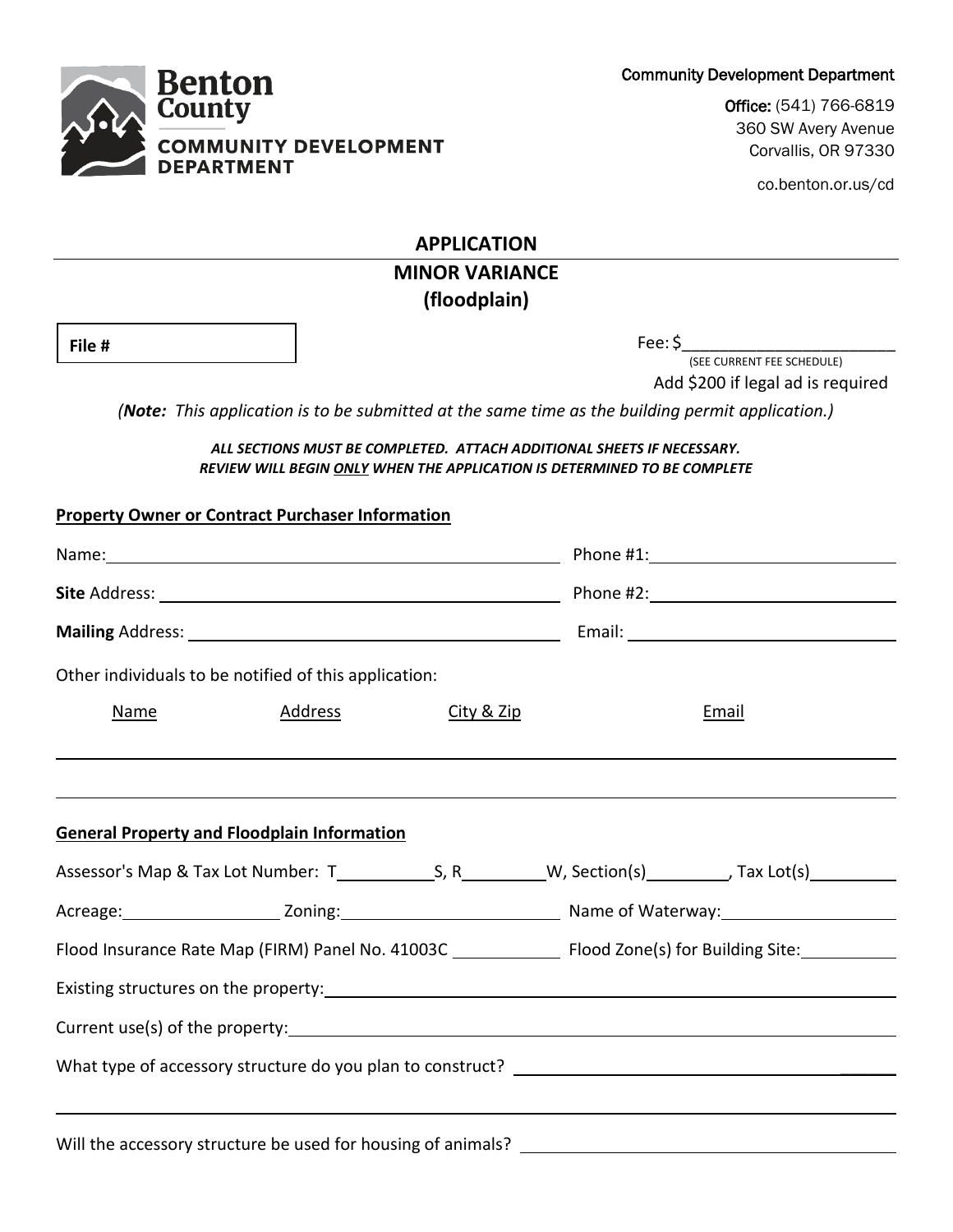## **Acknowledgment to be Completed by a Licensed Insurance Professional**

### *Information:*

The property owner listed on this application form is requesting a variance to the elevation requirements of Benton County to construct an accessory structure with a floor elevation that is below the base flood elevation. The proposed structure will be wet flood-proofed with venting that allows water to automatically flow through the structure during a flood event. The structure may only be used for parking, building access, limited storage, and/or housing of animals.

Purchase of a flood insurance policy is not required by Benton County, but the property owner is required to discuss insurance options for the structure, if constructed as proposed, with a licensed insurance professional prior to approval of the requested variance.

### *Acknowledgment:*

My signature below indicates that:

- I have discussed with the property owner, flood insurance options available, if a flood insurance policy were to be purchased, for the accessory structure proposed to be built with a floor elevation below the base flood elevation.
- I understand that Benton County is not requiring the purchase of flood insurance and that this is only an acknowledgement that this conversation has occurred.

|  | Licensed Insurance Professional's Signature Licensed Insurance Professional's Printed Name Date |  |
|--|-------------------------------------------------------------------------------------------------|--|
|--|-------------------------------------------------------------------------------------------------|--|

**Insurance Agency Name Phone Number** Phone Number

*Note to the licensed insurance professional:* If you have any questions, please contact the Floodplain Manager at the Benton County Community Development Department at (541) 766-6819.

### **Attachments**

- 1.  $\Box$  A copy of deed(s) covering the subject property.
- $2. \Box$  An original pre-construction elevation certificate, completed by an Oregon-registered Professional Land Surveyor or Oregon-licensed Civil Engineer, for the proposed building site. *Note: A post-construction elevation certificate for the completed structure will be required as a condition of final inspection approval.*
- 3.  $\Box$  Building plans showing:
	- $\Box$  Flood-specific venting as required by BCC 83.220;
	- $\Box$  Flood damage-resistant construction materials for all portions of the structure that are below the Base Flood Elevation. Standards for flood damage-resistant construction materials are found in FEMA Technical Bulletin 2, *Flood Damage-Resistant Materials Requirements for Buildings Located in Special Flood Hazard Areas in accordance with the National Flood Insurance Program* (or successor document); and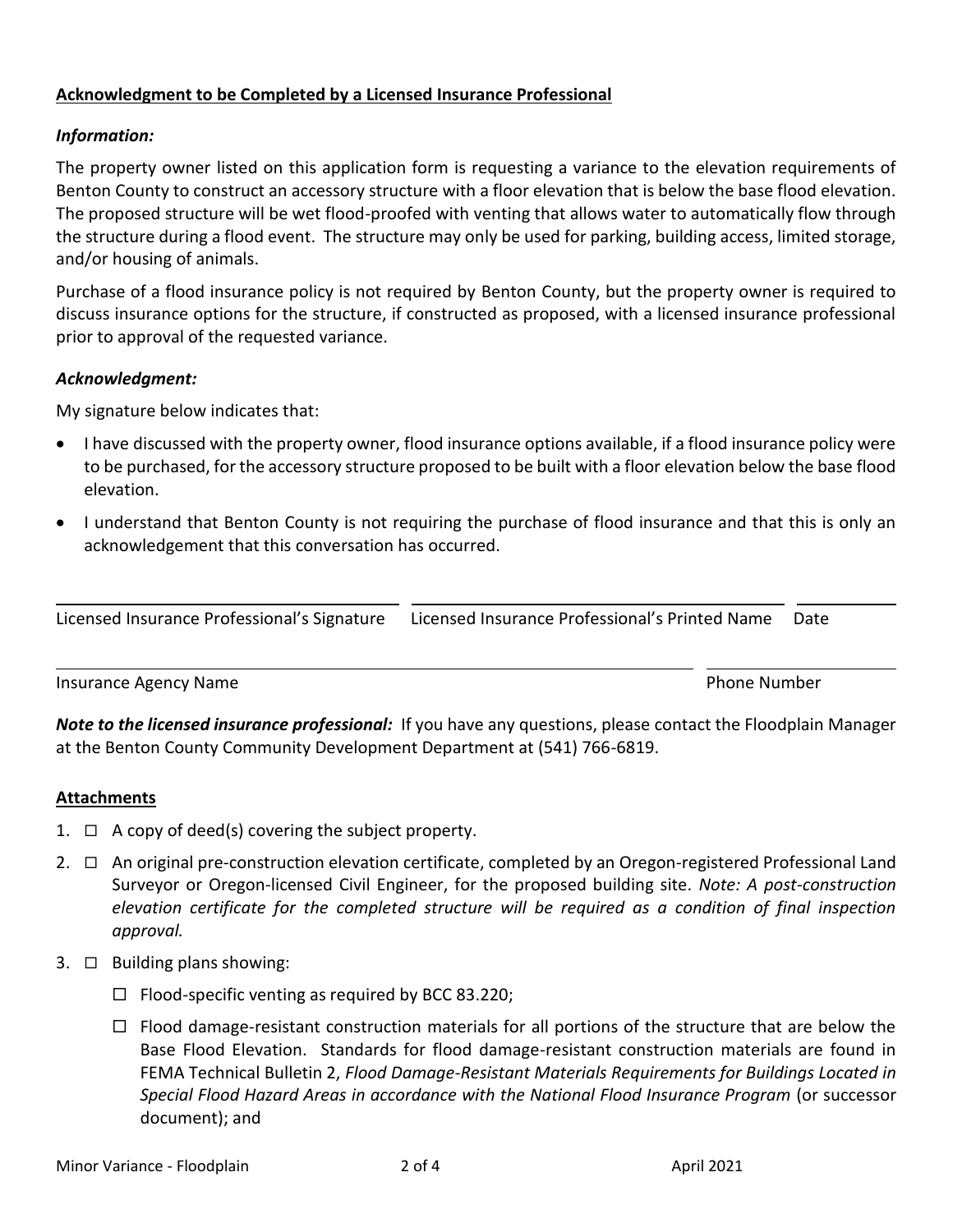- $\Box$  All electrical, heating, ventilation, plumbing, air-conditioning equipment and other service facilities shall be elevated in accordance with BCC 83.210
- 4.  $\Box$  If the accessory structure will be used for housing of farm animals:
	- $\Box$  Identify, on the building plans, the area of the structure that will be used for housing of farm animals;
	- $\Box$  Identify an animal refuge area on a site plan for the property. (This same drawing of the property required by #4 below can be used for this purpose.). On the site plan, identify the location, size, access to, and entire elevation of an area of land equal to the square footage of the animal housing portion of the structure; as well as the base flood elevation for this area of land;
	- $\Box$  If the animal refuge area, or access to the animal refuge area, will be constructed, provide documentation that such construction will not occur within a floodway or wetland and that any fish displaced by a flood event will not be trapped by the refuge area or access when the flood recedes.

## *Notes:*

- *The entire area of land to be designated as an animal refuge area must be equal to, or higher than, the base flood elevation.*
- *If the animal refuge area will be located on an adjacent property, you will be required to prepare and record an easement granting permission to use it as such.*
- 5.  $\Box$  An accurate drawing of the property, "drawn to scale" (sizes and distances accurately represented). The drawing must show the locations of all existing and proposed structures, roads, well(s) and water supply system, subsurface sewage system, easements, driveways, and any other items mentioned in your narrative (for example, a creek or a cliff). Label all items on the map. Include a North arrow.
- 6.  $\Box$  Is the only access or proposed access to the property via a road that crosses a railroad? If yes, draw the location on your map and explain here:
- 7.  $\Box$  A copy of any easement granting access, across the subject property, to any other property. (For example, a property that does not have frontage on a public road.)
- 8.  $\Box$  A completed Floodplain Development Permit application (available on the Benton County Planning Division website or from the Community Development office).

## **Acknowledgments to be Initialed by the Owner**

- I have reviewed the minor variance criteria in Section 83.800(1) of the Benton County Development Code (included on pages 5 and 6 of this form) and I agree that the proposed structure complies with the identified criteria.
- I understand that the proposed accessory structure is only to be used for parking, storage, building access, and/or housing of farm animals. I further understand that housing of farm animals in this structure is only permitted if that intent is identified on this application form and approved through this variance process.
	- I understand that the proposed accessory structure will be constructed with a finished floor elevation that is below the Base Flood Elevation for the building site and that this structure is likely to be inundated during a 100-year (1%-annual chance) flood event.